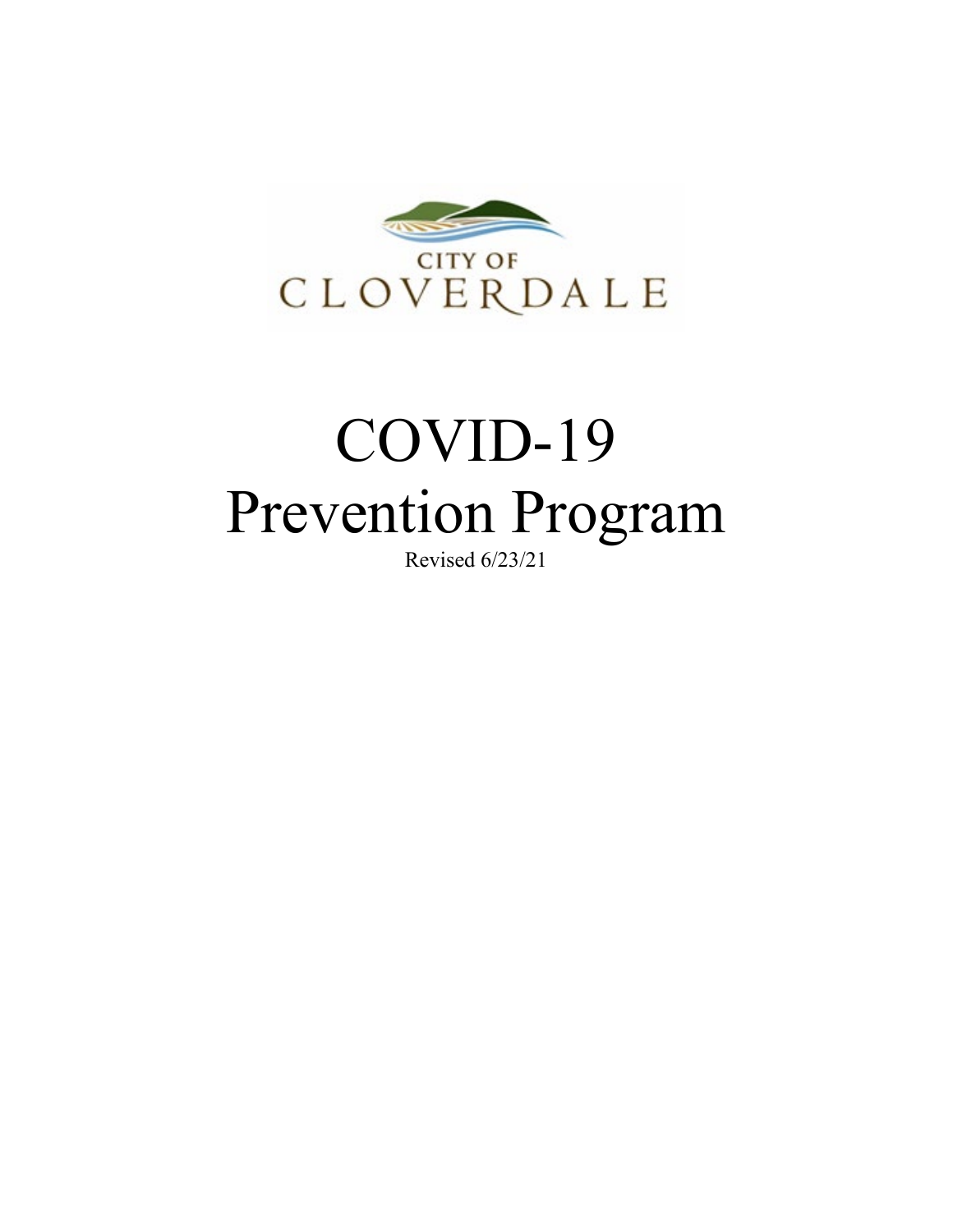

#### **I. PURPOSE:**

The purpose of the City of Cloverdale's COVID-19 Prevention Program ("CPP") is control exposures to the SARS-CoV-2 virus that may occur at City of Cloverdale worksites.

## **II. AUTHORITY AND RESPONSIBILITY**

This CPP applies to all employees except for employees who do not have contact with other persons, employees who are teleworking, or who are covered under the City of Cloverdale's Aerosol Transmissible Disease (ATD) program.

The Personnel Officer has overall authority and responsibility for implementing the provisions of this CPP. In addition, all managers and supervisors are responsible for implementing and maintaining the CPP in their assigned work areas and for ensuring employees receive answers to questions about the program in a language they understand.

All employees are responsible for using safe work practices, following all directives, policies and procedures, and assisting in maintaining a safe work environment.

## **III. DEFINITIONS:**

For the purposes of the CPP, the following definitions shall apply:

**"Close Contact"** Being within six feet of a COVID-19 case for a cumulative total of 15 minutes or greater in any 24-hour period within or overlapping with the "high-risk exposure period" defined by this section. This definition applies regardless of the use of face coverings.

Exception: Employees have not had a close contact if they wore a respirator required by employer and used in compliance with section 5144, whenever they were within six feet of the COVID-19 case during the high-risk period.

**"COVID-19"** means coronavirus disease, an infectious disease caused by the severe acute respiratory syndrome coronavirus 2 (SARS-CoV-2).

**"COVID-19 case"** A person who: (1) Has a positive "COVID-19 test" as defined in Section 3205 (2) Has a positive COVID-19 diagnosis from a licensed health care provider; or (3) Is subject to COVID-19-related order to isolate issued by a local or state health official; or (4) Has died due to COVID-19, in determination of a local health department or per inclusion in the COVID-19 statistics of a county.

**"COVID-19 hazard"** Exposure to potentially infectious material that may contain SARS-CoV-2, the virus that causes COVID-19. Potentially infectious materials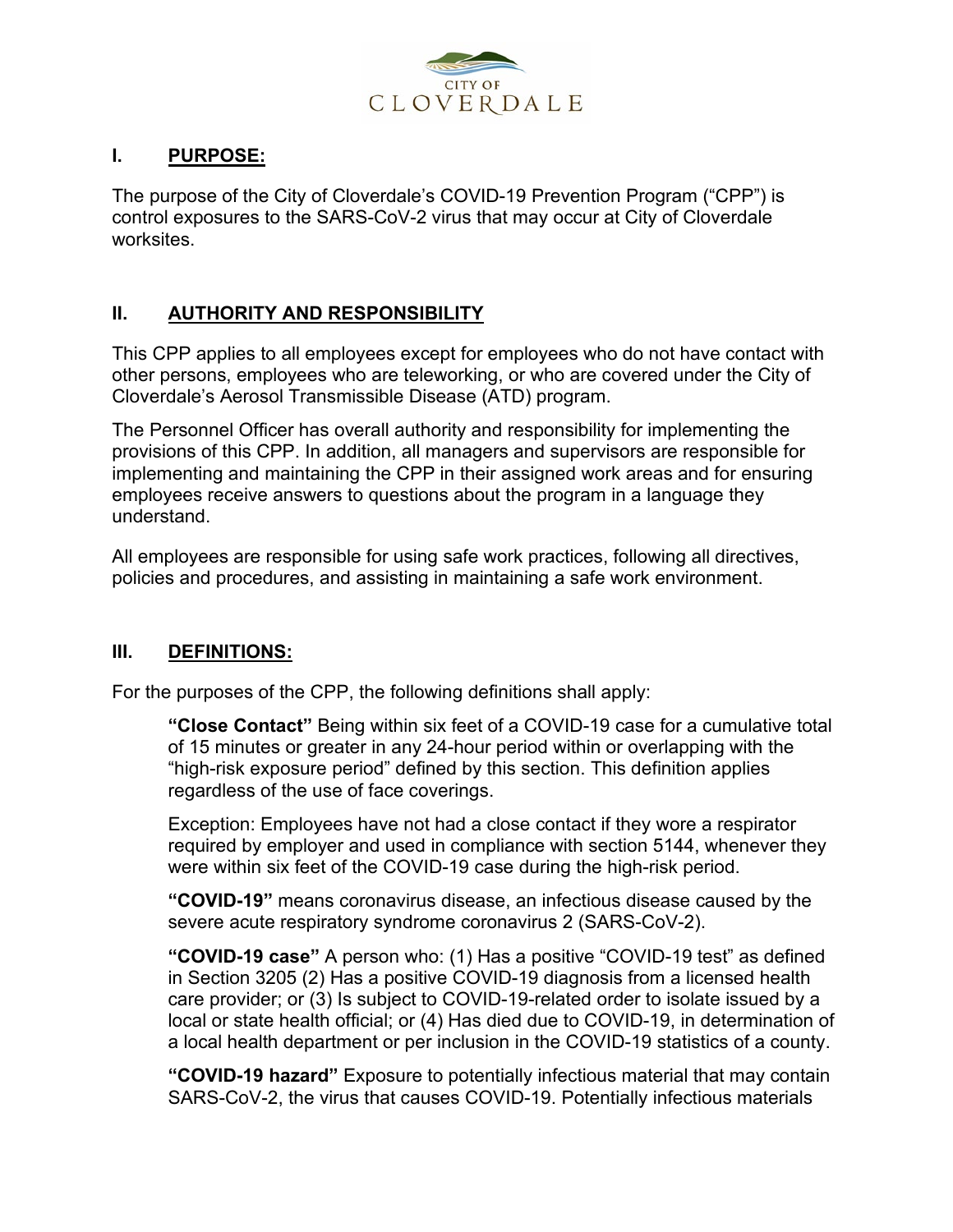

include airborne droplets, small particle aerosols, and airborne droplet nuclei, which most commonly result from a person or persons exhaling, talking or vocalizing, coughing or sneezing, or from procedures performed on a person that may aerosolize saliva or respiratory tract fluids. This also includes objects or surfaces that may be contaminated with SARS-CoV-2.

**"COVID-19 symptoms"** means one of the following: (1) fever of 100.4 degrees Fahrenheit or higher or chills; (2) cough; (3) shortness of breath or difficulty breathing; (4) fatigue; (5) muscle or body aches; (6) headache; (7) new loss of taste or smell; (8) sore throat; (9) congestion or runny nose; (10) nausea or vomiting; or (11) diarrhea, unless a licensed health care professional determines the person's symptoms were caused by a known condition other than COVID-19.

**"COVID-19 test"** means a viral test for SARS-CoV-2 that is both: (1) Approved by the United States Food and Drug Administration (FDA) or has an Emergency Use Authorization from the FDA to diagnose current infection with the SARS-CoV-2 virus; and (2) Administered in accordance with the FDA approval or the FDA Emergency Use Authorization as applicable.

**"Exposed Group"** All employees at a work location, working area, or a common area at work, where an employee was present at any time during the high-risk exposure period. A common area at work includes bathrooms, walkways, hallways, aisles, break or eating areas, and waiting areas. The following exceptions apply;

A) For the purposed of determining the exposed group, a place where persons momentarily pass through while everyone is wearing face coverings, without congregating, is not a work location, working area, or a common area at work.

B) If the COVID-19 case was part of a distinct group of employees who are not present at the workplace at the same time as other employees, for instance a work crew or shift that does not overlap with another work crew or shift, only employees within that distinct group are part of the exposed group.

C) If the COVID-19 case visited a work location, working area, or a common area at work for less than 15 minutes during the high-risk exposure period, and all persons were wearing face coverings at the time the COVID-19 case was present, other people at the work location, working area, or common area are not part of the exposed group.

NOTE: An exposed group may include the employees of more than one employer.

**"Face covering"** A surgical mask, a medical procedure mask, a respirator worn voluntarily, or a tightly woven fabric or non-woven material of at least two layers. A face covering has no visible holes or openings and must cover the nose and mouth. A face covering does not include a scarf, ski mask, balaclava, bandana, turtleneck, collar, or single layer of fabric.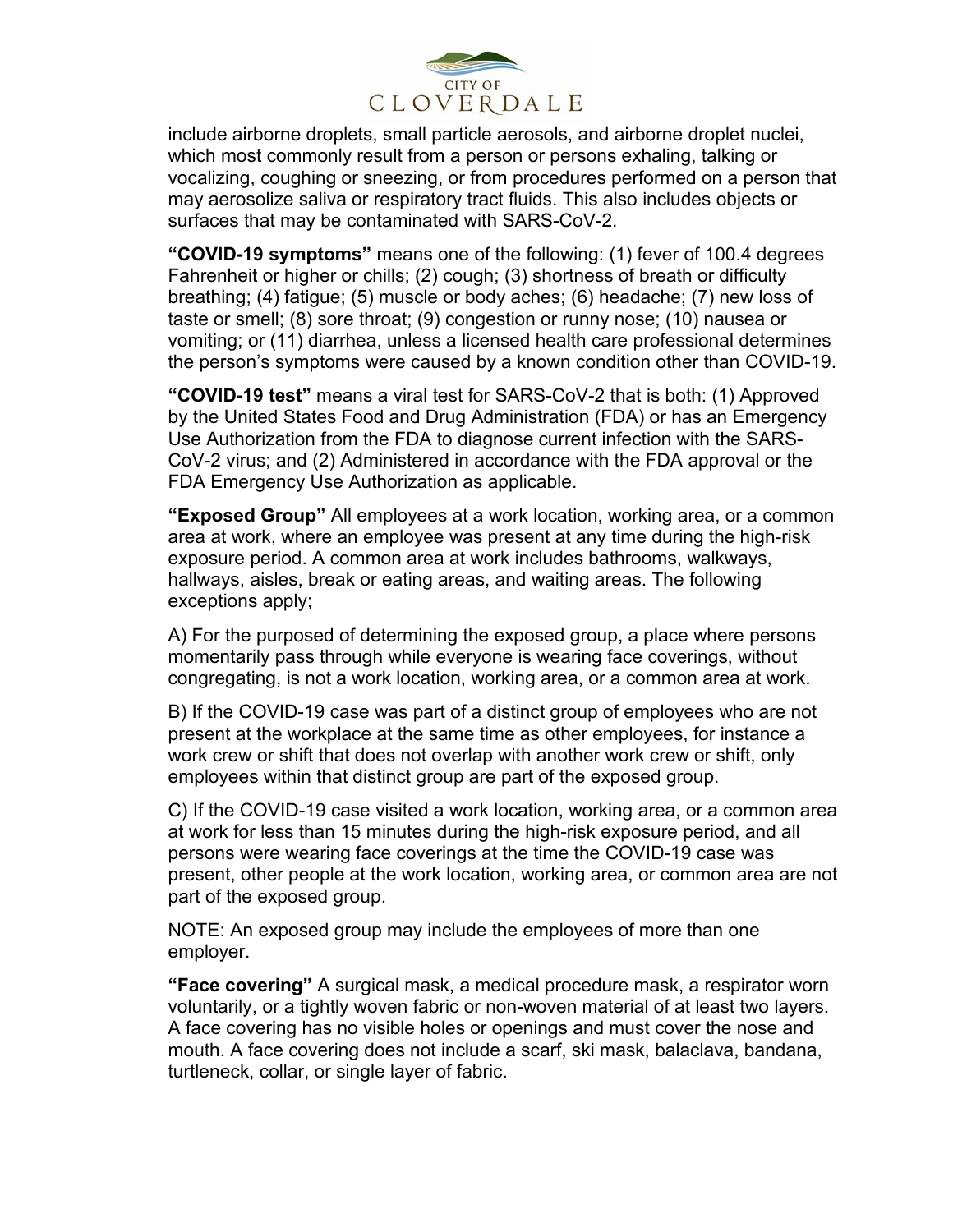

**"Fully vaccinated"** The employer has documented that the person received, at least 14 days prior, either the second dose in a two-dose COVID-19 vaccine series or a single dose COVID-19 vaccine. Vaccines must be FDA approved; or have an emergency use authorization from the FDA; or, for persons fully vaccinated outside the United States, be listed for emergency use by the World Health Organization (WHO).

**"High-risk exposure period"** The following time period: (1) For COVID-19 cases who develop COVID-19 symptoms: from 2 days before they first develop symptoms until all of the following are true; it has been 10 days since symptoms first appeared, 24 hours have passed with no fever, without the use of feverreducing medications, and symptoms have improved. (2) For COVID-19 cases who never develop COVID-19 symptoms: from 2 days before until 10 days after the specimen for their first positive test for COVID-19 was collected.

**"Respirator"** A respiratory protection device approved by the National Institute for Occupational Safety and Health (NIOSH) to protect the wearer from particulate matters, such as an N95 filtering facepiece respirator.

**"Worksite"** For the limited purposes of COVID-19 prevention regulations only, it is a building, store, facility, agricultural field, or other location where a COVID-19 case was present during the high-risk exposure period. It does not apply to buildings, floors, or other locations of the employer that a COVID-19 case did not enter.

## **IV. IDENTIFICATION AND EVALUATION OF COVID-19 HAZARDS**

The City of Cloverdale will implement the following at our worksites:

- Conduct worksite-specific evaluations using the Appendix A: Identification of COVID-19 Hazards form or similar form.
- Evaluate employees' potential worksite exposures to all persons at, or who may enter, our worksite.
- Review applicable orders and general and industry-specific guidance from the State of California, Cal/OSHA, and the local health department related to COVID-19 hazards and prevention.
- Evaluate existing COVID-19 prevention controls at our worksites and the need for different or additional controls.
- Conduct periodic inspections using the Appendix B: COVID-19 Inspections form, or similar form, to identify unhealthy conditions, work practices, and work procedures related to COVID-19 and to ensure compliance with our COVID-19 policies and procedures.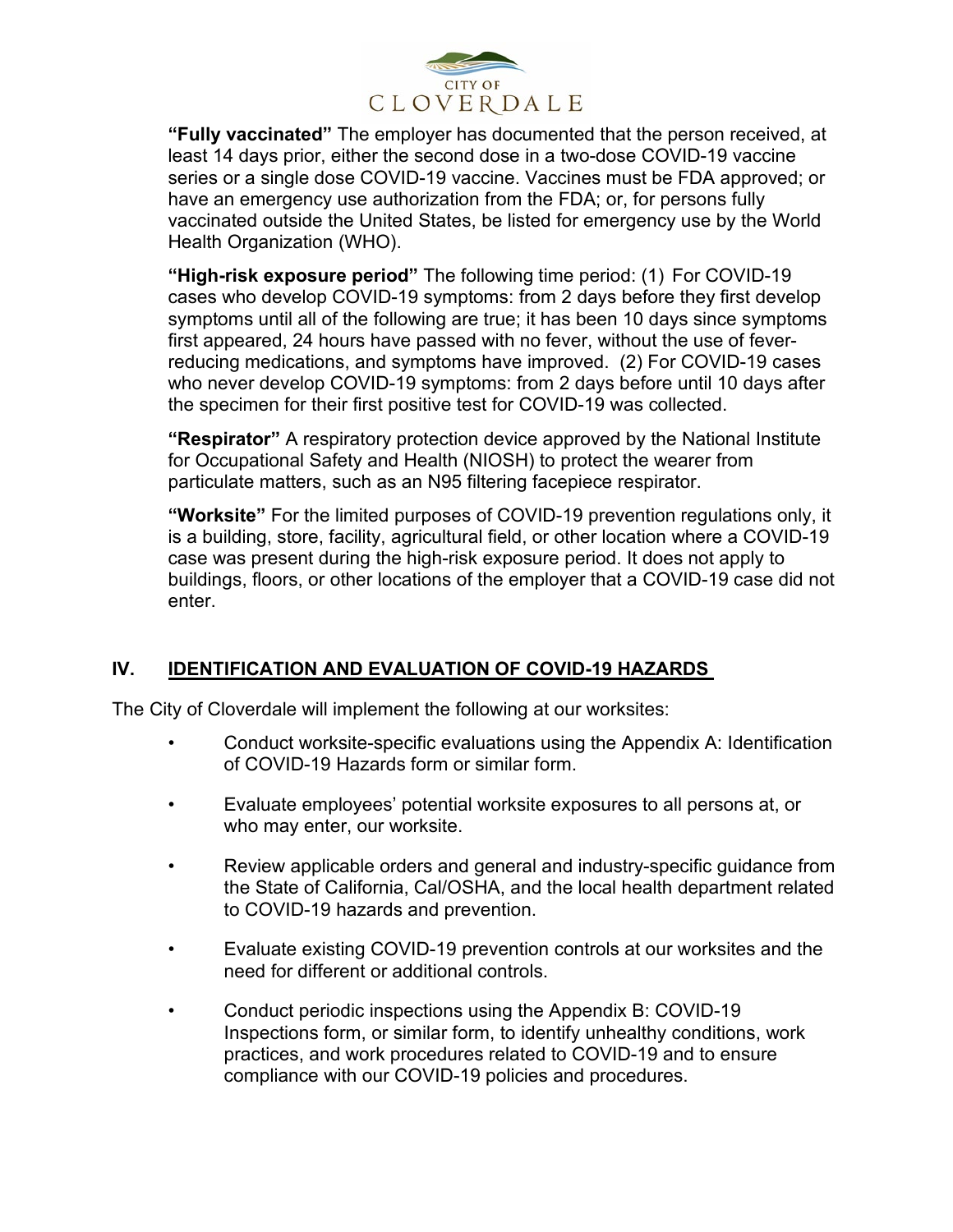

# **A. SCREENING EMPLOYEES FOR COVID-19 SYMPTOMS**

The City of Cloverdale possesses authority to require employees to be screened for COVID-19 symptoms prior to entering a worksite. Each worksite will either require employees to self-screen according to CDPH guidelines or will direct screen employees when they come to work by taking employee temperatures and asking about potential symptoms prior to entering a worksites. When direct screening is used indoors, face coverings will be worn by both the screener and unvaccinated employees using a noncontact thermometer used.

Should an employee present COVID-19 symptoms during an administered screening or a self-screen, the City of Cloverdale will instruct the employee to remain at or return to their home or place of residence and not report to work until such time as the employee satisfies the minimum criteria to return to work. The City of Cloverdale will advise employees of any leaves to which they may be entitled during this self-quarantine period. Further, the City of Cloverdale has adopted policies and procedures that ensure the confidentiality of employees and comply with the CMIA, and will not disclose to other employees the fact that the employees presented COVID-19 symptoms.

# **B. VENTILATION AND FILTRATION EFFICIENCY**

For indoor locations, we will evaluate how to maximize ventilation with outdoor air to the highest level of filtration efficiency compatible with the existing ventilation system and whether the use of portable or mounted high efficiency particulate air (HEPA) filtration units, or other air cleaning systems, would reduce the risk of COVID-19 transmission.

We will review applicable orders and guidance from the State of California and the local health department related to COVID-19 hazards and prevention. These orders and guidance are both information of general application, including Interim Guidance for Ventilation, Filtration, and Air Quality in Indoor Environments by the California Department of Public Health (CDPH) and information specific to our industry, location, and operations.

# **C. CORRECTION OF COVID-19 HAZARDS**

The City of Cloverdale will implement effective policies and/or procedures for correcting unsafe or unhealthy conditions, work practices, policies and procedures in a timely manner based on the severity of the hazard.

This includes, but is not limited to, implementing controls and/or policies and procedures in response to the evaluations conducted related to the identification and evaluation of COVID-19 hazards and investigating and responding to COVID-19 cases at City worksites.

# **D. CONTROL OF COVID-19 HAZARDS**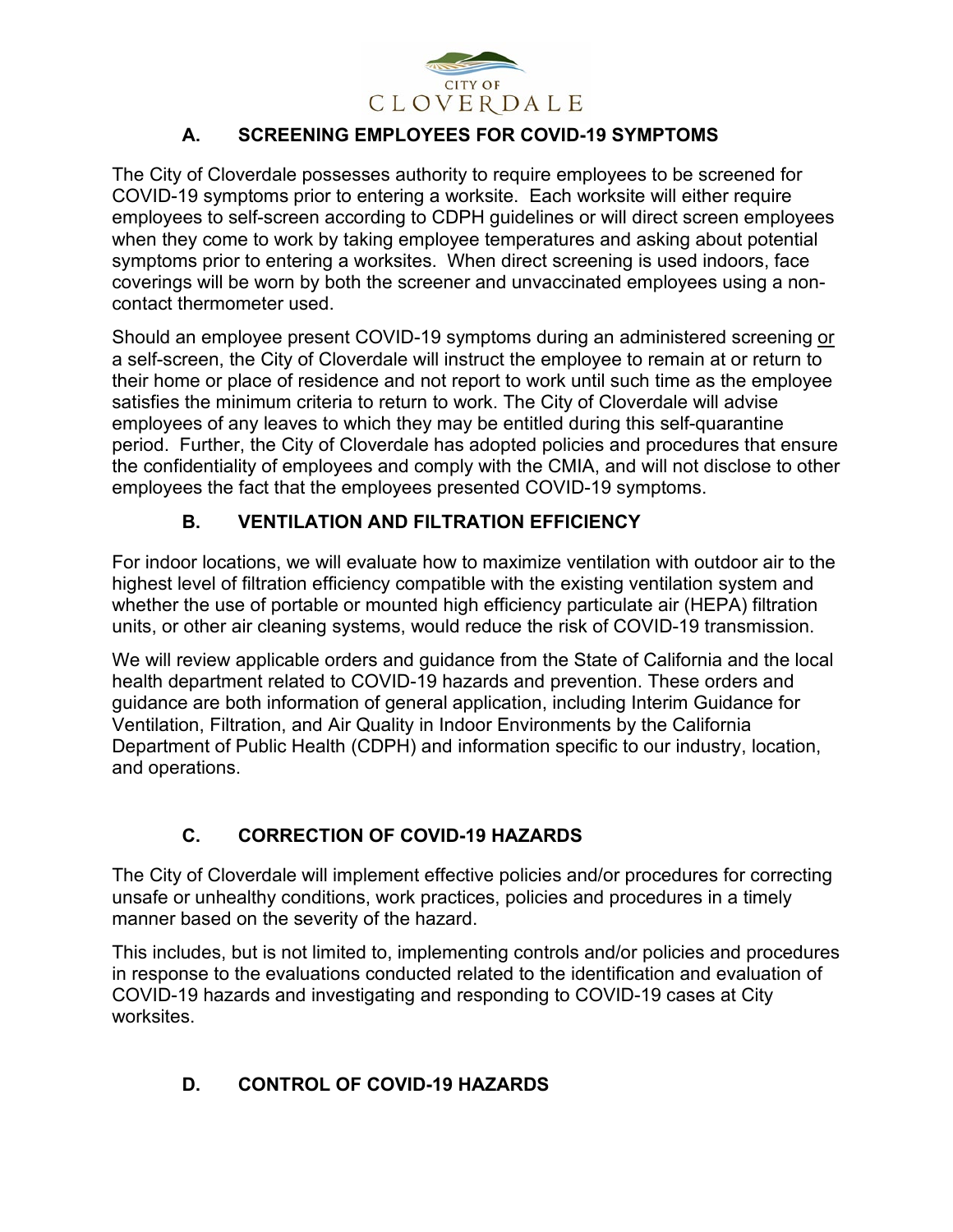

## **1. Face Coverings**

For all employees who are not fully vaccinated or if required by the Sonoma County Health Officer for vaccinated employees, we will provide face coverings and ensure they are worn when indoors or in vehicles and where required by orders from the CDPH. We will ensure required face coverings are clean and undamaged, and they are worn over the nose and mouth.

When employees are required to wear face coverings, the following exceptions apply:

- **a.** When an employee is alone in a room or vehicle.
- **b.** While eating or drinking at the workplace, provided employees are at least six feet apart and outside air supply to the area, if indoors, has been maximized to the extent feasible.
- **c.** Employees wearing respirators required by the employer and used in compliance with CCR Title 8 section 5144.
- **d.** Employees who cannot wear face coverings due to a medical or mental health condition or disability or who are hearing-impaired or communicating with a hearing-impaired person. Alternatives will be considered on a case-by-case basis.
- **e.** Specific tasks that cannot feasibly be performed with a face covering. This exception is limited to the time period in which such tasks are actually being performed.

Any employee not wearing a face covering, pursuant to the exceptions listed in items (d) and (e) above, and not wearing a non-restrictive alternative when allowed by Section 3205 (c)(6)(E) shall be at least six feet apart from all other persons unless the unmasked employee is either fully vaccinated or tested at least weekly for COVID-19 during employee paid time and at no cost to the employee.

When face coverings are not required, we will provide face coverings to employees upon request, regardless of vaccination status.

## **2. Cleaning and disinfecting**

The City of Cloverdale's cleaning and disinfecting policy requires the following:

**a.** Identifying and regularly cleaning and disinfecting frequently touched surfaces and objects, such as doorknobs, elevator buttons, equipment, tools, handrails, handles, controls, bathroom surfaces, and steering wheels. The **City** will inform employees and authorized employee representatives of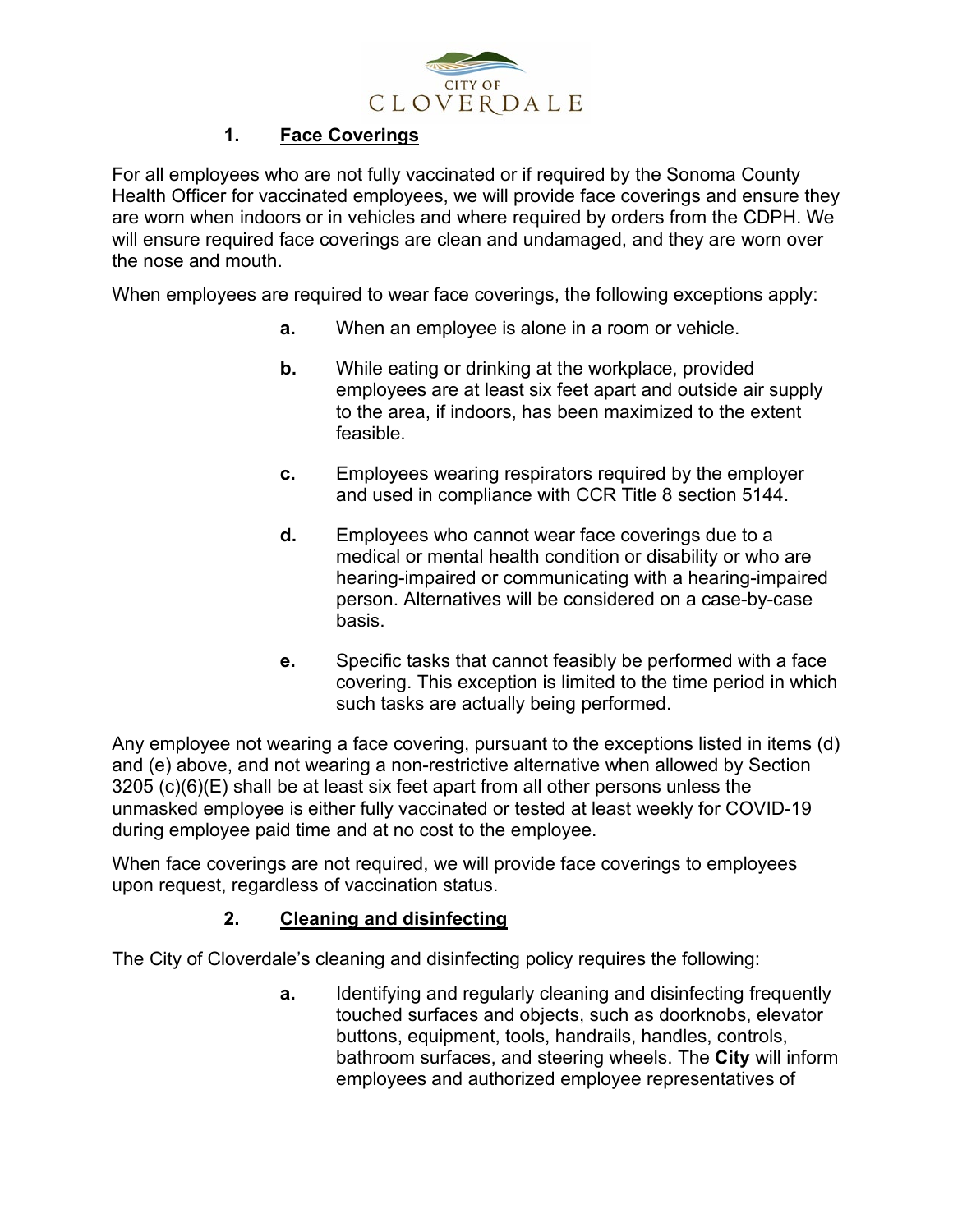

cleaning and disinfection protocols, including the planned frequency and scope of regular cleaning and disinfection.

- **b.** Prohibiting the sharing of personal protective equipment and to the extent feasible, items that employees come in regular physical contact with such as phones, headsets, desks, keyboards, writing materials, instruments, and tools. When it is not feasible to prevent sharing, sharing will be minimized and such items and equipment shall be disinfected between uses by different people. Sharing of vehicles will be minimized to the extent feasible, and high touch points (steering wheel, door handles, seatbelt buckles, armrests, shifter, etc.) shall be disinfected between users.
- **c.** Cleaning and disinfection of areas, material, and equipment used by a COVID-19 case during the high-risk exposure period.

## **3. Hand sanitizing**

In order to implement effective hand sanitizing procedures, the City of Cloverdale will

- Evaluate handwashing facilities.
- Determine the need for additional facilities.
- Encourage and allow time for employee handwashing.
- Provide employees with an effective hand sanitizer, and prohibit hand sanitizers that contain methanol (i.e. methyl alcohol).
- Encourage employees to wash their hands for at least 20 seconds

## **4. Personal protective equipment (PPE)**

The City of Cloverdale will evaluate the need for PPE (such as gloves, goggles, and face shields) as required by CCR Title 8, section 3380, and provide such PPE as needed.

Upon request, we will provide respirators for voluntary use, in compliance with subsection 5144 (c)(2) to all employees who are not fully vaccinated and who are working indoors or in vehicles with more than one person. We will encourage their use and ensure employees are provided with a respirator of the correct size.

The City of Cloverdale provides eye protection and respiratory protection in accordance with section 5144 when employees are exposed to procedures that may aerosolize potentially infectious material such as saliva or respiratory tract fluids.

Additional measures will be utilized as required by state and local health departments.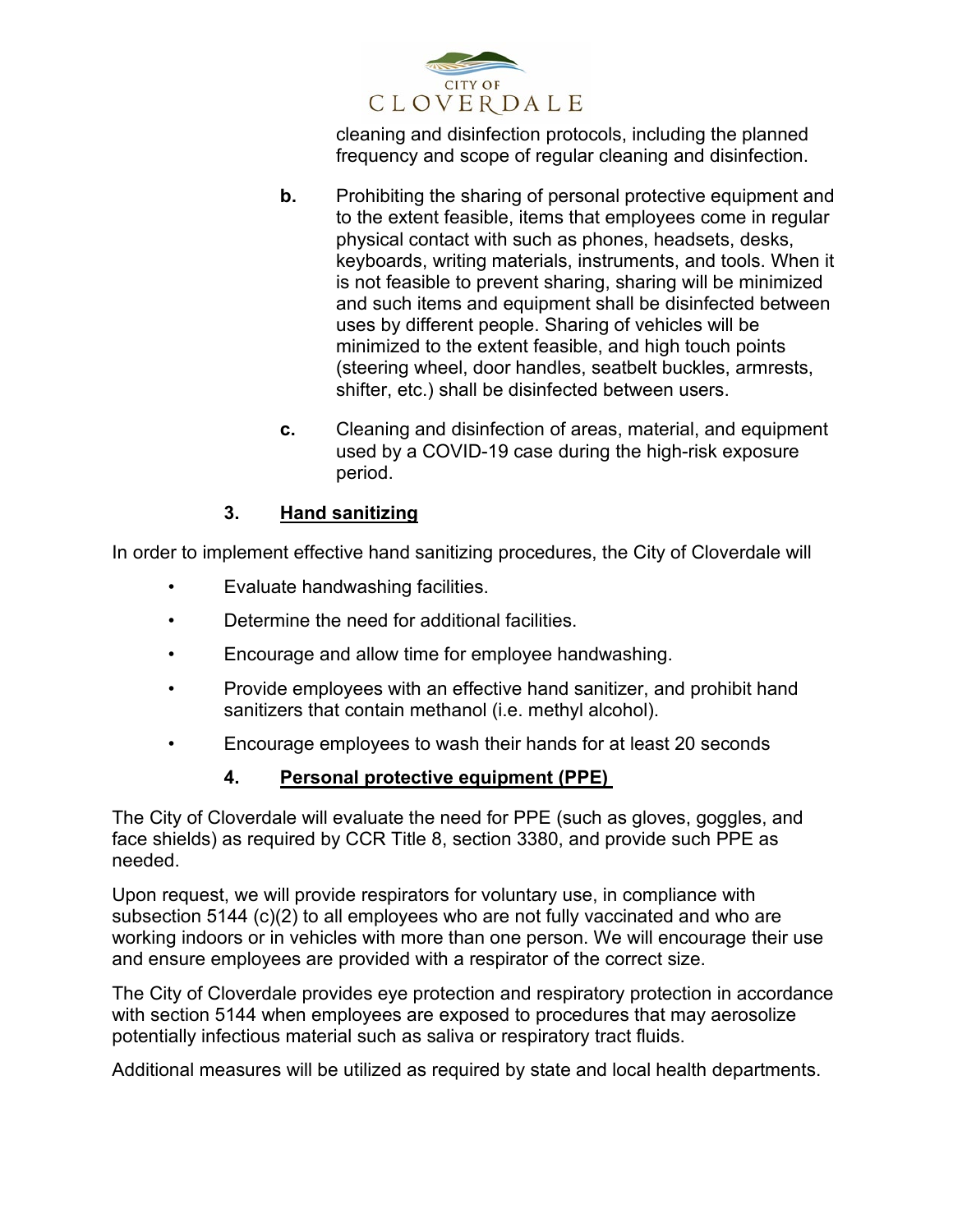

We will make COVID-19 testing available, during employee paid time, at no cost to employees with COVID-19 symptoms who are not fully vaccinated.

## **E. INVESTIGATING AND RESPONDING TO COVID-19 CASES**

In the event that employees test positive for COVID-19 or are diagnosed with COVID-19 by a health care provider, the City of Cloverdale will instruct the employees to remain at or return to their home or place of residence and not report to a worksite until such time as the employees satisfy the minimum criteria to return to work. An investigation will be conducted to determine who may have had close contact with COVID-19 case.

Unvaccinated employees who had potential COVID-19 close contact in our workplace will be:

- Informed of their possible exposure to COVID-19 in the workplace while maintaining confidentiality
- Offered COVID-19 testing through their health provider or if not covered by insurance offered testing through another provider at no cost during their working hours
- Provided information on benefits as outlined in the Training and Instruction section
- Advised of the temporary closing of the general area where the infected employee(s) worked until cleaning is completed
- Advised of the deep cleaning of the entire area where the infected employee(s) worked and may have been

The City of Cloverdale will protect the confidentiality of the COVID-19 cases and will not disclose to other employees the fact that the employees tested positive for or were diagnosed with COVID-19. The City of Cloverdale will keep confidential all personal identifying information of COVID-19 cases unless expressly authorized by the employees to disclose such information or as other permitted or required under the law.

# **1. Contact Tracing**

The City of Cloverdale will utilize Appendix C: Investigating COVID-19 Cases for or similar form in order to determine:

- 1. The date on which the employees tested positive, if asymptomatic, or the date on which the employees first presented COVID-19 symptoms, if symptomatic;
- 2. The COVID-19 cases recent work history, including the day and time they were last present at a City of Cloverdale worksite; and
- 3. The nature and circumstances of the COVID-19 cases' contact with other employees during the high-risk exposure period, including whether there were any COVID-19 close contacts.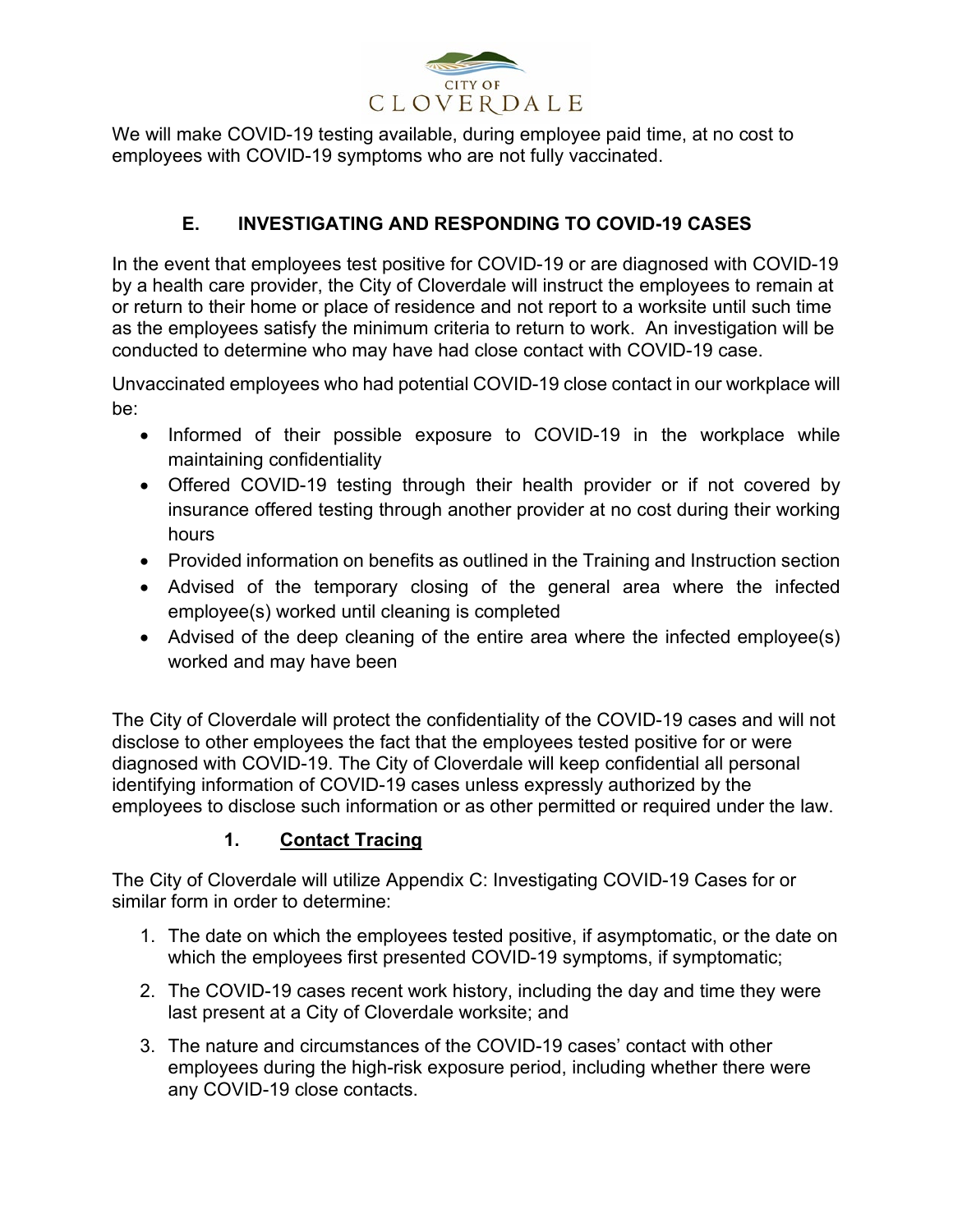

If the City of Cloverdale determines that there were any COVID-19 close contacts, the City of Cloverdale will instruct those employees to remain at their home or place of residence and not report to a City worksite until such time as the employees satisfy the minimum criteria to return to work.

#### **2. Reporting the Potential Exposure to Other Employees**

The City of Cloverdale will comply with all reporting and recording obligations as required under the law, including, but not limited to, reporting the COVID-19 case to the following individuals and institutions as required based on the individual circumstances: (1) employees who were present at a worksite when the COVID-19 case was present; and (2) subcontracted employees who were present at the worksite.

The City of Cloverdale will provide COVID-19 testing at no cost to employees during their working hours to all employees who had potential COVID-19 close contact at a worksite. The City of Cloverdale will provide these employees with information regarding COVID-19-related benefits to which the employees may be entitled under applicable federal, state, or local laws. This includes any benefits available under workers' compensation law, the federal Families First Coronavirus Response Act (FFCRA), Labor Code sections 248.1 and 248.5, Labor Code sections 3212.86 through 3212.88, local governmental requirements, the City of Cloverdale's own leave policies, and leave guaranteed by contract.

The City of Cloverdale will continue to provide and will maintain these employees' earnings, seniority, and all other employee rights and benefits, including the employees' right to their former job status, as if the employees had not been removed from their jobs.

The City of Cloverdale may require that these employees use employer-provided employee sick leave benefits for this purpose and consider benefit payments from public sources in determining how to maintain earnings, rights and benefits, where permitted by law and when not covered by workers' compensation.

#### *Investigation to Determine Whether Workplace Conditions Contributed to COVID-19 Exposure*

The City of Cloverdale will conduct an investigation in order to determine whether any worksite conditions could have contributed to the risk of COVID-19 exposure and what could be done to reduce exposure to COVID-19 hazards.

# **F. SYSTEM FOR COMMUNICATING**

The City of Cloverdale's goal is to ensure there is effective two-way communication with our employees, in a form they can readily understand, and that it includes the following information: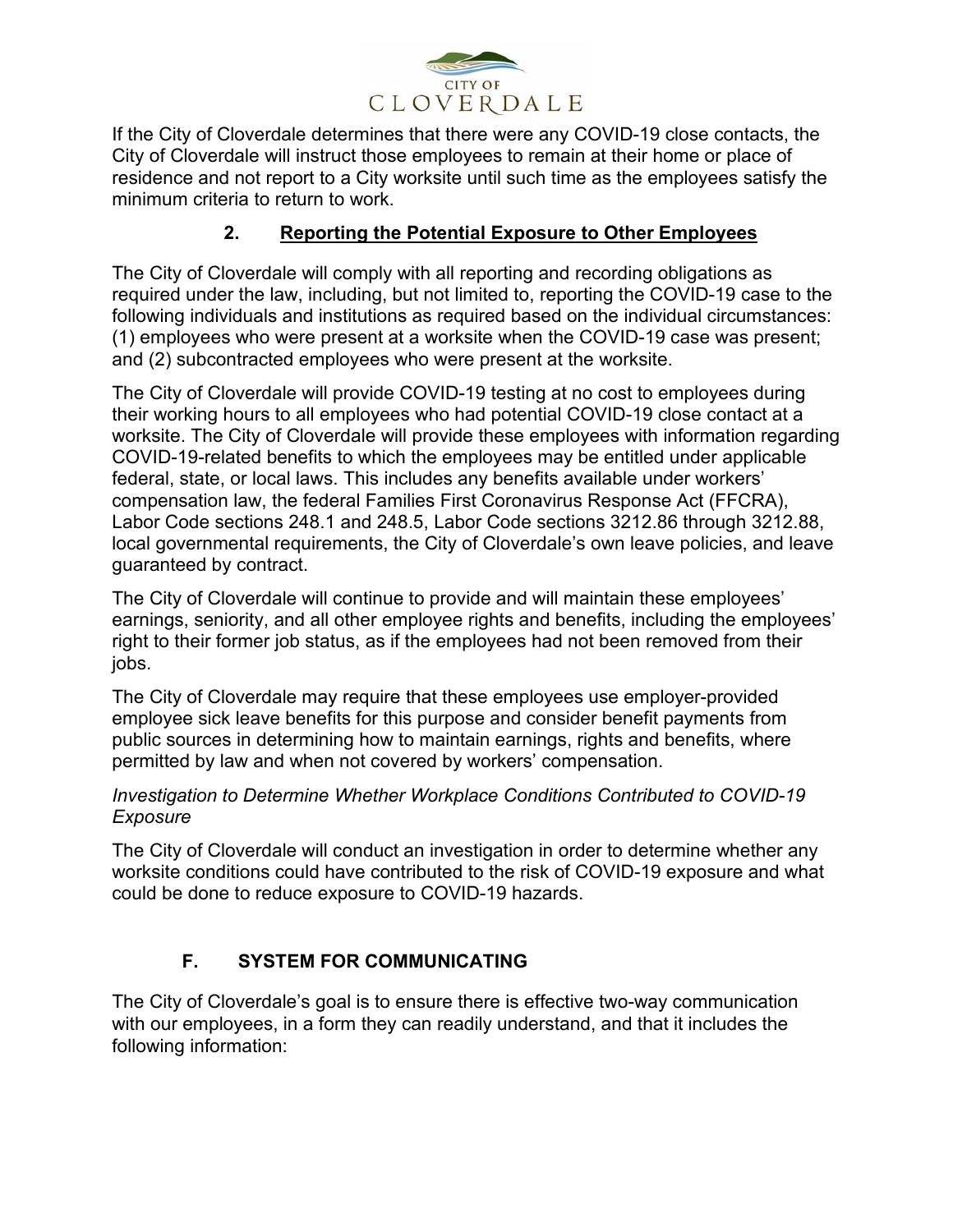

- City of Cloverdale policy requires that employees immediately report to their manager or supervisor or to the Department of Human Resources any of the following: (1) the employee's presentation of COVID-19 symptoms; (2) potential close contact to a person with COVID-19; (3) possible COVID-19 hazards at worksites. Any employee making such a report can do so without fear of reprisal.
- City of Cloverdale policy provides for an accommodation process for employees who have a medical or other condition identified by the Centers for Disease Control and Prevention ("CDC") or the employees' health care provider as placing or potentially placing the employees at increased risk of severe COVID-19 illness.
	- o To request an accommodation under the **CCP** policy, employees may make a request with their manager or supervisor or the Department of Human Resources.
- Where testing is not required, how employees can access COVID-19 testing
- In the event the City of Cloverdale is required to provide testing because of a worksite exposure or outbreak, the City of Cloverdale will communicate the plan for providing testing and inform affected employees of the reason for the testing and the possible consequences of a positive test.
- COVID-19 testing is not required for employees who are fully vaccinated before the close contact and do not have symptoms, and for COVID-19 cases who have returned to work and have remained free of COVID-19 symptoms, for 90 days after the initial onset of COVID-19 symptoms or, for COVID-19 cases who never developed symptoms, for 90 days after their first positive test.
- Information about COVID-19 hazards employees (including other employers and individuals in contact with our workplace) may be exposed to, what is being done to control those hazards, and our COVID-19 policies and procedures.

## **G. TRAINING AND INSTRUCTION OF EMPLOYEES**

The City of Cloverdale will provide training and instruction that includes:

- COVID-19 policies and procedures to protect employees from COVID-19 hazards.
- Information regarding COVID-19-related benefits to which the employee may be entitled under applicable federal, state, or local laws. This includes any benefits available under legally mandated sick and vaccination leave, if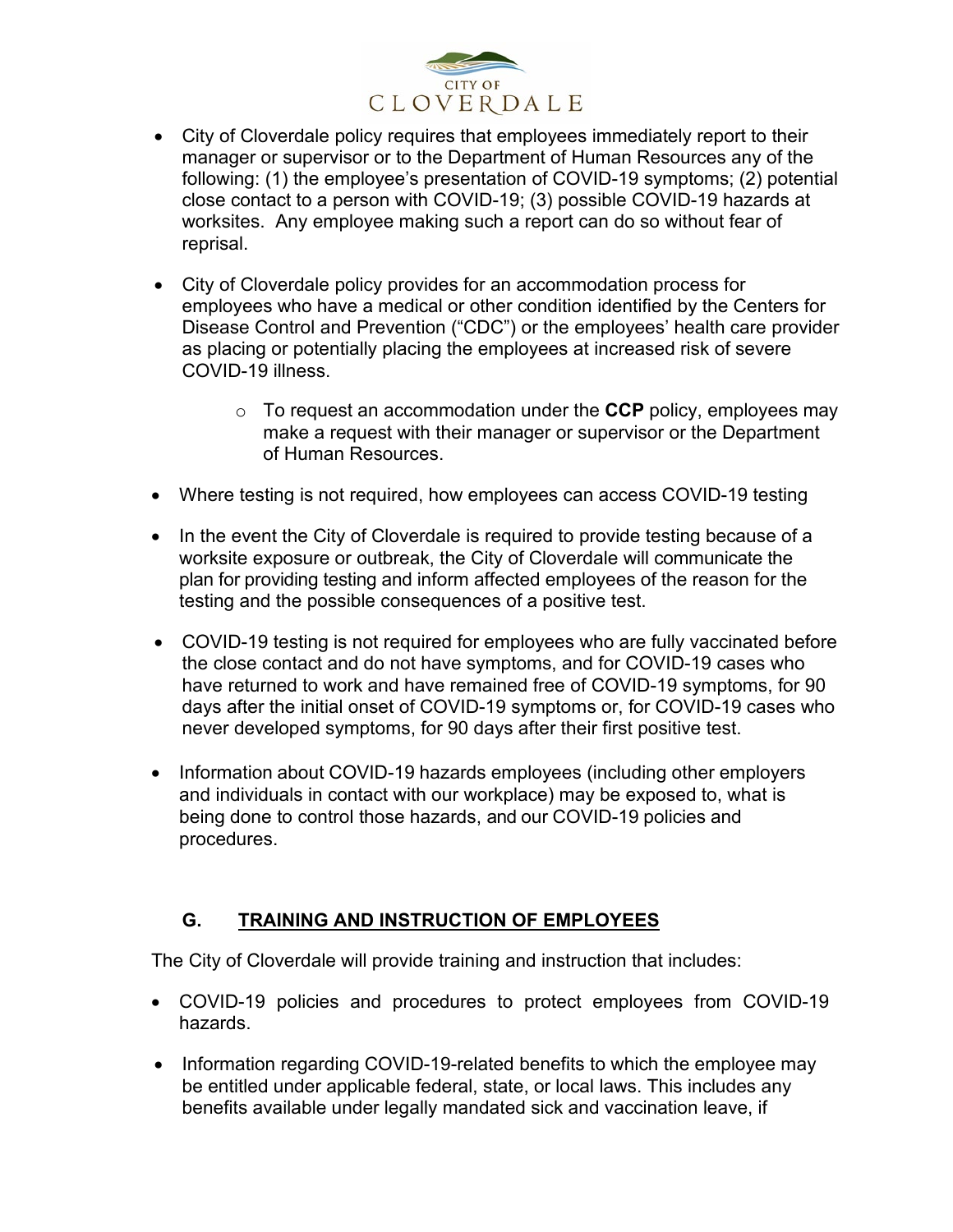

applicable, workers' compensation law, local governmental requirements, our leave policies, and leave guaranteed by contract, and Section 3205.

- The fact that:
	- $\circ$  COVID-19 is an infectious disease that can be spread through the air.
	- o COVID-19 may be transmitted when a person touches a contaminated object and then touches their eyes, nose, or mouth.
	- o An infectious person may have no symptoms.
- Our policy for providing respirators, and the right of employees who are not fully vaccinated to request a respirator for voluntary use as stated in this program, without fear of retaliation and at no cost to employees. Whenever respirators are provided for voluntary use under this section or section 3205.1 through 3205.4, training will be provided on how to properly wear the respirator, and how to perform a seal check according to the manufacturer's instructions each time a respirator is worn, and the fact that facial hair interferes with the seal.
- The fact that particles containing the virus can travel more than six feet, especially indoors, so physical distancing must be combined with other controls, including face coverings and hand hygiene, to be effective.
- The importance of frequent hand washing with soap and water for at least 20 seconds and using hand sanitizer when employees do not have immediate access to a sink or hand washing facility, and that hand sanitizer does not work if the hands are soiled.
- Proper use of face coverings and the fact that face coverings are not respiratory protective equipment. COVID-19 is an airborne disease. N95s and more protective respirators protect the users from airborne disease while face coverings are intended to primarily protect people around the user.
- COVID-19 symptoms, and the importance of obtaining a COVID-19 test and not coming to work if the employee has COVID-19 symptoms.
- Information on our COVID-19 policy, how to access COVID-19 testing and vaccination; and the fact that vaccination is effective at preventing COVID-19, protecting against both transmission and serious illness or death.
- The conditions under which face coverings must be worn at the workplace and that face coverings are additionally recommended outdoors for people who are not fully vaccinated if six feet of distance cannot be maintained. Employees can request face coverings from the employer at no cost to the employee and can wear them at work, regardless of vaccination status, without fear of retaliation.

# **H. REPORTING, RECORDKEEPING, AND ACCESS**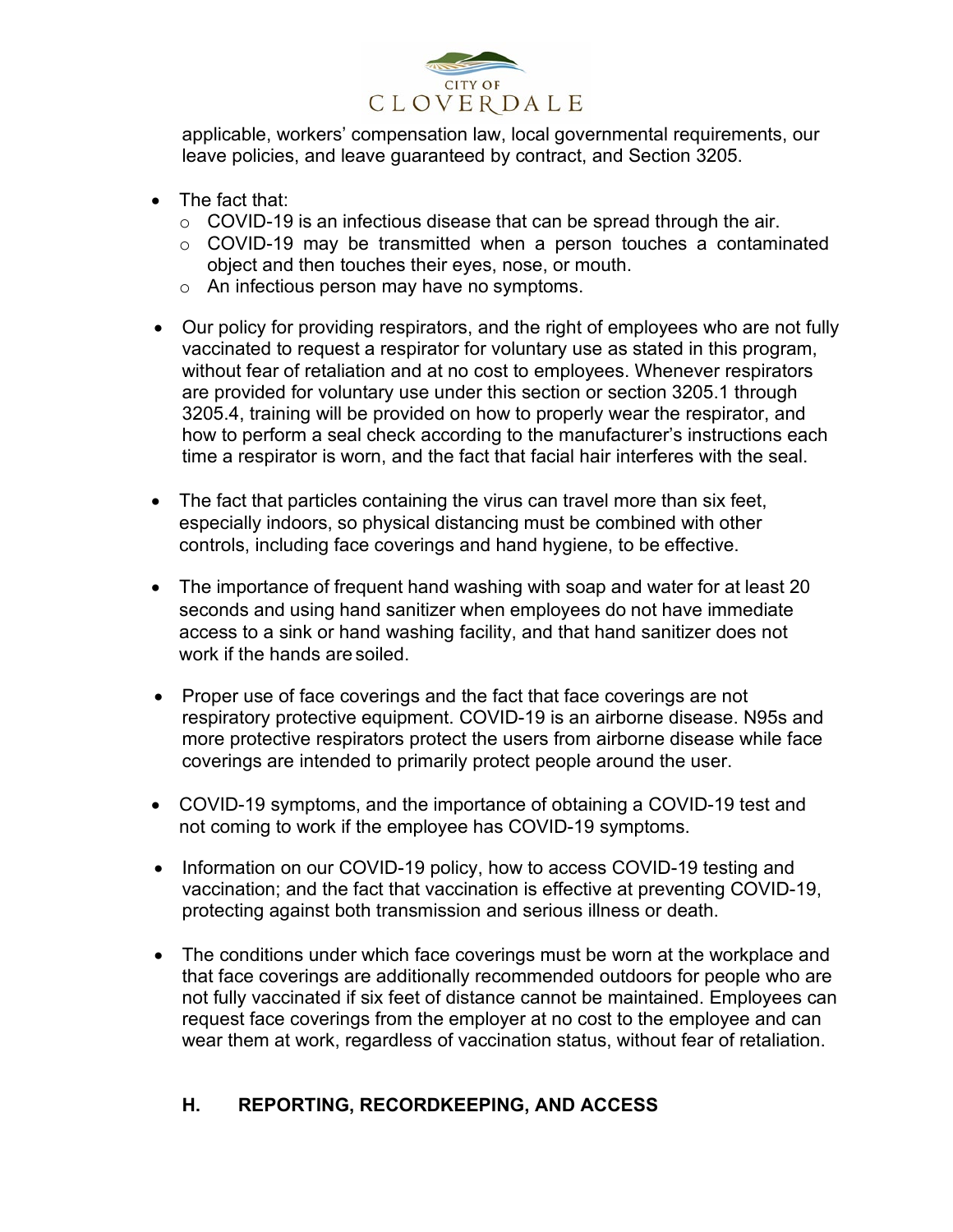

It is the City of Cloverdale's policy to:

- Report information about COVID-19 cases at a City worksite to the local health department whenever required by law, and provide any related information requested by the local health department.
- Maintain records of the steps taken to implement our written COVID-19 Prevention Program in accordance with CCR Title 8 section3203(b).
- Make our written COVID-19 Prevention Program available at the worksite to employees, authorized employee representatives, and to representatives of Cal/OSHA immediately upon request.
- Use the **Appendix C: Investigating COVID-19 Cases** form to keep a record of and track all COVID-19 cases. The information will be made available to employees, authorized employee representatives, or as otherwise required by law, with personal identifying information removed.

# **I. EXCLUSION OF COVID-19 CASES**

Where we have a COVID-19 case in our workplace and employees who had a close contact, we will limit transmission by:

- Ensuring COVID-19 cases are excluded from the workplace until our return-towork requirements are met, with the following exceptions:
	- o Employees who were fully vaccinated before the close contact and who do not develop COVID-19 symptoms; and
	- o COVID-19 cases who returned to work pursuant to the aforementioned requirements and have remained free of COVID-19 symptoms for 90 days after the initial onset of COVID-19 symptoms or for COVID-19 cases who never developed COVID-19 symptoms for 90 days after the first positive test.
- Continuing and maintaining an employee's earnings, seniority, and all other employee rights and benefits whenever we've demonstrated that the COVID-19 exposure is work related. This will be accomplished by:
	- $\circ$  Allowing them to work remotely when they can fulfill their duties from home
	- o Providing employees at the time of exclusion with information on available benefits.
	- **J. RETURN-TO-WORK CRITERIA**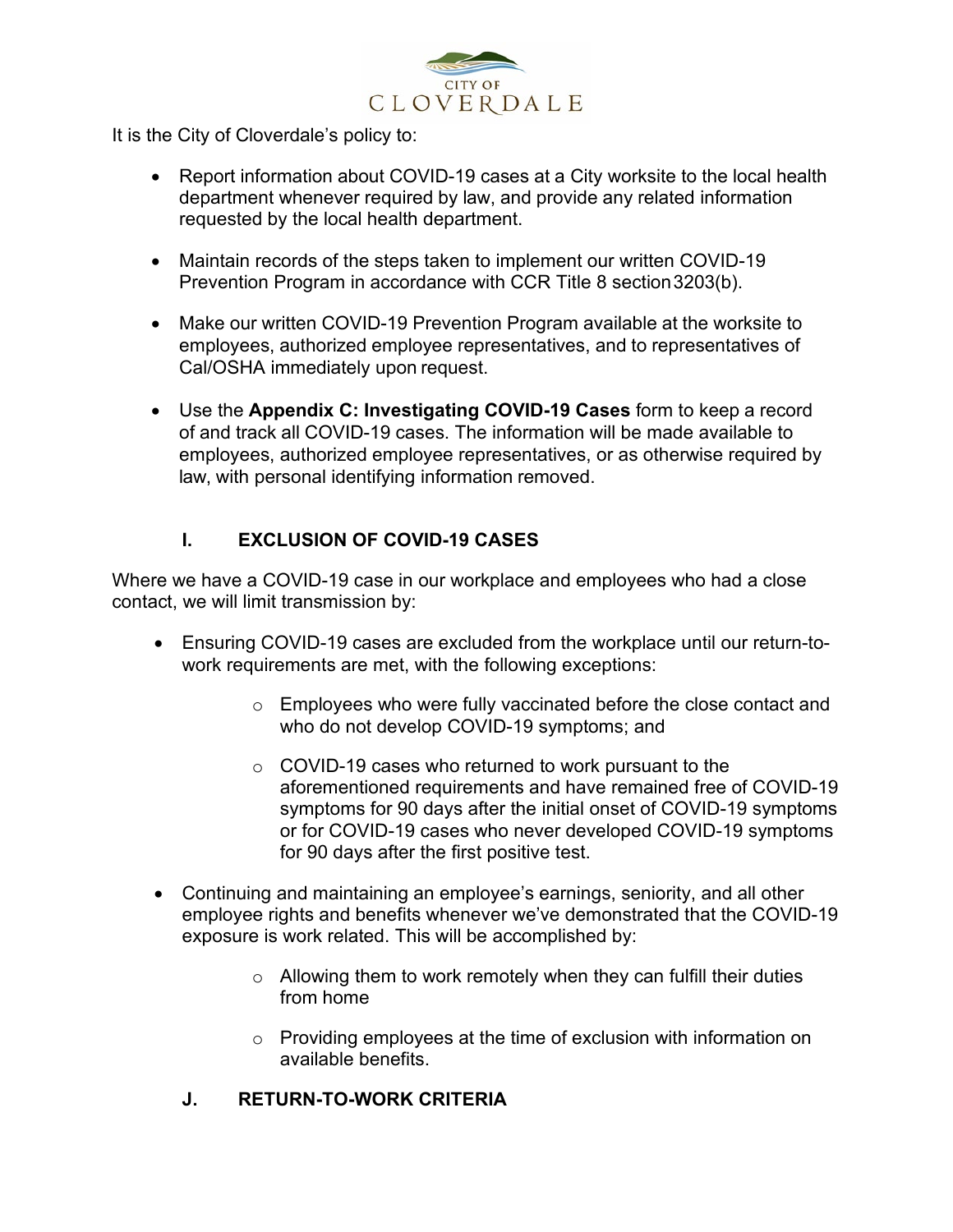

The City of Cloverdale will ensure that COVID-19 cases are excluded from the worksite until the individual satisfies the minimum return to work criteria as noted below:

- COVID-19 cases with COVID-19 symptoms will not return to a City worksite until all the following have occurred:
	- o At least 24 hours have passed since a fever of 100.4 or higher has resolved without the use of fever-reducing medications.
	- o COVID-19 symptoms have improved.
	- o At least 10 days have passed since COVID-19 symptoms first appeared.
- COVID-19 cases who tested positive but never developed COVID-19 symptoms will not return to a City worksite until a minimum of 10 days have passed since the date of specimen collection of their first positive COVID-19 test.
- A negative COVID-19 test will not be required for an employee to return to a worksite

Persons who have a close contact may return to work as follows:

- Persons who had a close contact but never developed any COVID-19 symptoms may return to work when 10 days have passed since the last contact.
- Persons who had a close contact and developed any COVID-19 symptom cannot return to work until the requirements listed above have been met, unless all of the following are true:
	- a. The person tested negative for COVID-19 using a polymerase chain reaction (PCR) COVID-19 test with specimen taken after the onset of symptoms; and
	- b. At least 10 days have passed since the last known close contact; and
	- c. The person has been symptom-free for at least 24 hours, without using feverreducing medications.
- During critical staffing shortages when there are not enough staff to provide safe patient care, emergency response workers who did not develop COVID-19 may return after Day 7 from the date of last exposure if they have received a negative PCR COVID-19 test result from a specimen collected after Day 5.
- If an order to isolate or quarantine an employee is issued by a local or state health official, the employee will not return to work until the period of isolation or quarantine is completed or the order is lifted. If no period was specified, then the period will be 10 days from the time the order to isolate was effective.

## *Provision of Information Concerning Benefits to Excluded Employees*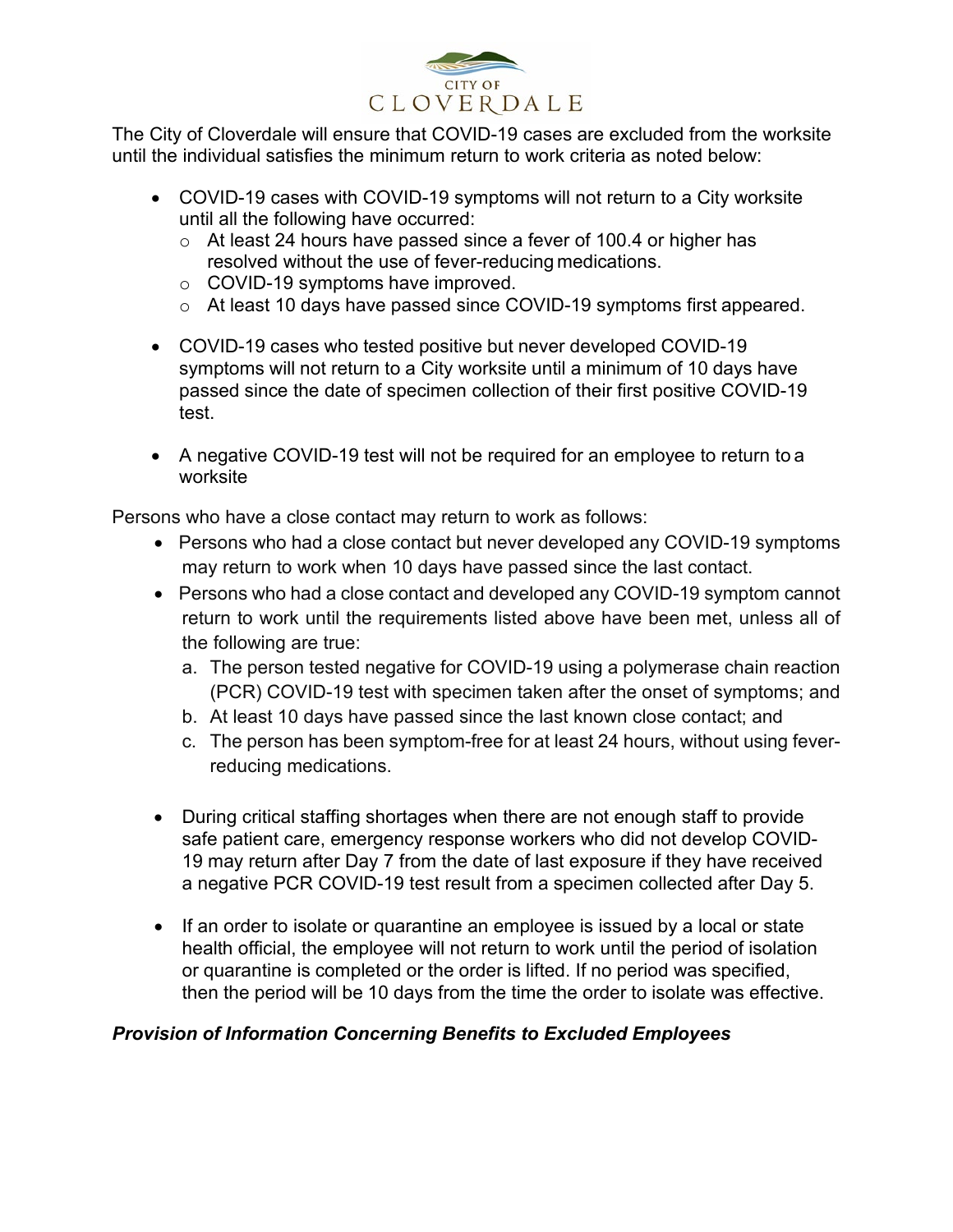

At the time of exclusion, the City will provide the excluded employees the information on benefits to which the employees may be entitled under applicable federal, state, or local laws.

This includes any benefits available under workers' compensation law, the FFCRA, Labor Code sections 248.1 and 248.5, Labor Code sections 3212.86 through 3212.88, the City of Cloverdale's own leave policies, and leave guaranteed by contract.

#### *Allowance by Cal/OSHA for an Employee to Return to Work*

If there are no violations of state or local health officer orders for isolation or quarantine, Cal/OSHA may, upon request, allow employees to return to a worksite on the basis that the removal of employees would create undue risk to a community's health and safety.

In such cases, the City of Cloverdale will develop, implement, and maintain effective control measures to prevent transmission in the workplace including providing isolation for the employees at the worksite and, if isolation is not possible, the use of respiratory protection in the workplace.

## **K. MULTIPLE COVID-19 INFECTIONS AND COVID-19 OUTBREAKS**

If there are three or more COVID-19 cases within a 14-day period or a worksite is identified by the local health department as the location of an outbreak, this section of CPP will stay in effect until there are no new COVID-19 cases detected at that worksite for a 14-day period.

## **1. COVID-19 testing**

We will make COVID-19 testing available at no cost to all employees within the exposed group except for employees who were not present during the period of an outbreak identified by a local health department or the relevant 14-day period, or employees who were fully vaccinated before the outbreak occurred and who do not have COVID-19 symptoms; and for COVID-19 cases who did not develop symptoms after returning to work, no testing is required for 90 days after the initial onset of COVID-19 symptoms or, for COVID-19 cases who never developed symptoms, 90 days after the first positive test. COVID-19 testing will be provided at no cost to employees during employees' working hours.

COVID-19 testing consists of the following:

• Testing shall be made available to all employees in the exposed group and then again one week later. Negative COVID-19 test results of employees with COVID-19 exposure will not impact the duration of any quarantine period required by, or orders issued by, the local health department.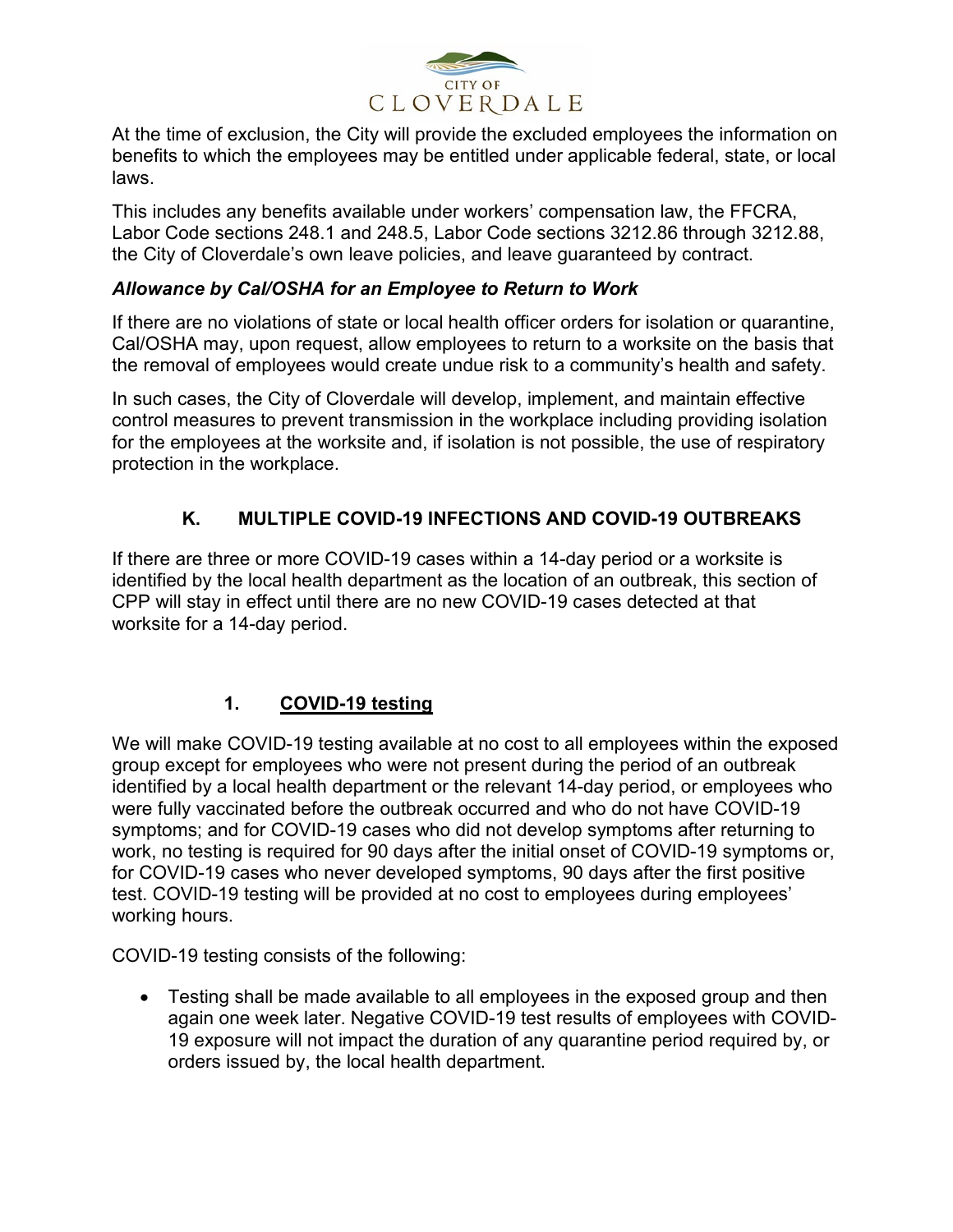

• After the first two COVID-19 tests, we will continue to make COVID-19 testing available once a week at no cost to all employees in the exposed group who remain at the workplace at least once per week, or more frequently if recommended by the local health department, until this section no longer applies, pursuant to more protective stringent state or local health department mandates or guidance. Any employees in the exposed group who are not wearing respirators required by the this policy and used in compliance with section 5144 shall be separated from other persons by at least six feet, except where it can be demonstrated that six feet of separation is not feasible, and except for momentary exposure while persons are in movement. When it is not feasible to maintain a distance of at least six feet, individuals shall be as far apart as feasible.

All employees in the exposed group shall wear face coverings when indoors or when outdoors and less than six feet from another person.

Notice shall be given to employees in the exposed group of their right to request a respirator for voluntary use if they are not fully vaccinated.

An evaluation of the worksite will be completed to determine whether to implement physical distancing of at least six feet between persons or, where six feet of physical distancing is not feasible, the use of cleanable solid partitions of sufficient size to reduce COVID-19 transmission.

# **2. Exclusion of COVID-19 cases**

The City of Cloverdale will ensure COVID-19 cases and employees who had COVID-19 exposure are excluded from the worksite in accordance with our CPP **Exclusion of COVID-19 Cases** and **Return to Work Criteria** requirements, and local health officer orders if applicable.

#### *COVID-19 investigation, review and hazard correction*

In addition to the CPP **Identification and Evaluation of COVID-19 Hazards** and **Correction of COVID-19 Hazards**, the City of Cloverdale will immediately perform a review of potentially relevant COVID-19 policies, procedures, and controls and implement changes as needed to prevent further spread of COVID-19.

The investigation and review will be documented and include:

- Investigation of new or unabated COVID-19 hazards including:
	- Our leave policies and practices and whether employees are discouraged from remaining home when sick.
	- Our COVID-19 testing policies.
	- Insufficient outdoor air.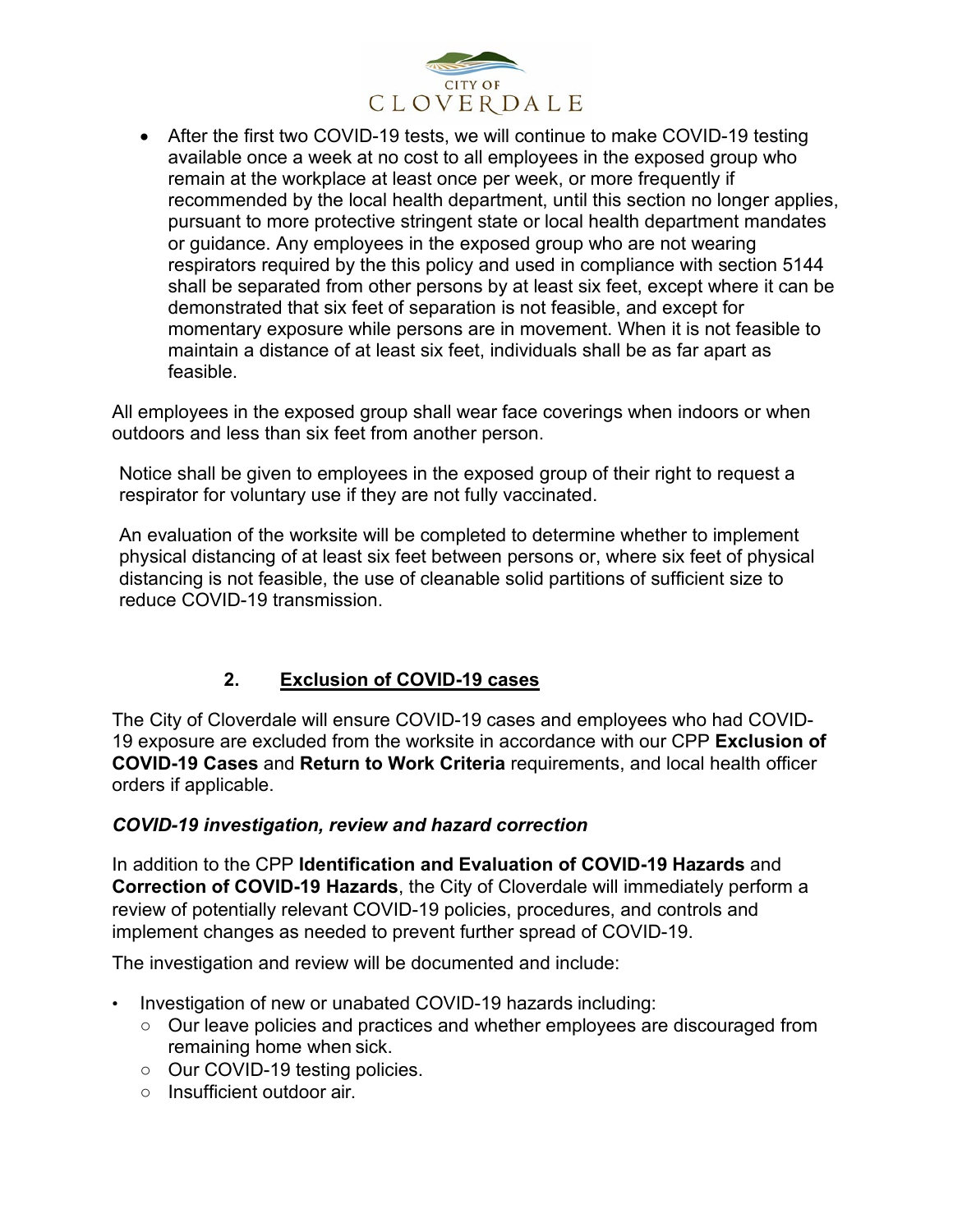

- Insufficient air filtration.
- Lack of physical distancing.
- Updating the review:
	- Every thirty days that the outbreak continues.
	- In response to new information or to new or previously unrecognized COVID-19 hazards.
	- When otherwise necessary.
- Implementing changes to reduce the transmission of COVID-19 based on the investigation and review. We will consider:
	- Moving indoor tasks outdoors or having them performed remotely.
	- Increasing outdoor air supply when work is done indoors.
	- Improving air filtration.
	- Increasing physical distancing as much as possible.
	- Respiratory protection.

In buildings or structures with mechanical ventilation, we will filter recirculated air with minimum efficiency reporting value (MERV) 13 or higher efficiency filters if compatible with the ventilation system. If MERV-13 or higher filters are not compatible with the ventilation system, we will use filters with the highest compatible filtering efficiency. We will also evaluate whether portable mounted high efficiency particulate air (HEPA) filtration units or other air cleaning systems would reduce the risk of transmission and, if so, will implement their use to the degree feasible.

# **L. MAJOR COVID-19 OUTBREAKS**

If there are 20 or more COVID-19 cases within a 30-day period, this section of CPP will stay in effect until there are no new COVID-19 cases detected at that worksite for a 14-day period.

## **1. COVID-19 testing**

In addition to outbreak testing requirements, testing will be made available to all employees in the exposed group, regardless of vaccination status twice a week, or more frequently if recommended by the local health department. COVID-19 testing will be provided at no cost to employees during employees' working hours.

The City will provide a respirator for voluntary use in compliance with subsection 5144 (c)(2) to employees in the exposed groups and will determine the need for a respiratory protection program or changes to an existing respiratory protection program under section 5144 to address COVID-19 hazards.

Any employees in the exposed group who are not wearing respirators required by this policy and used in compliance with section 5144 shall be separated from other